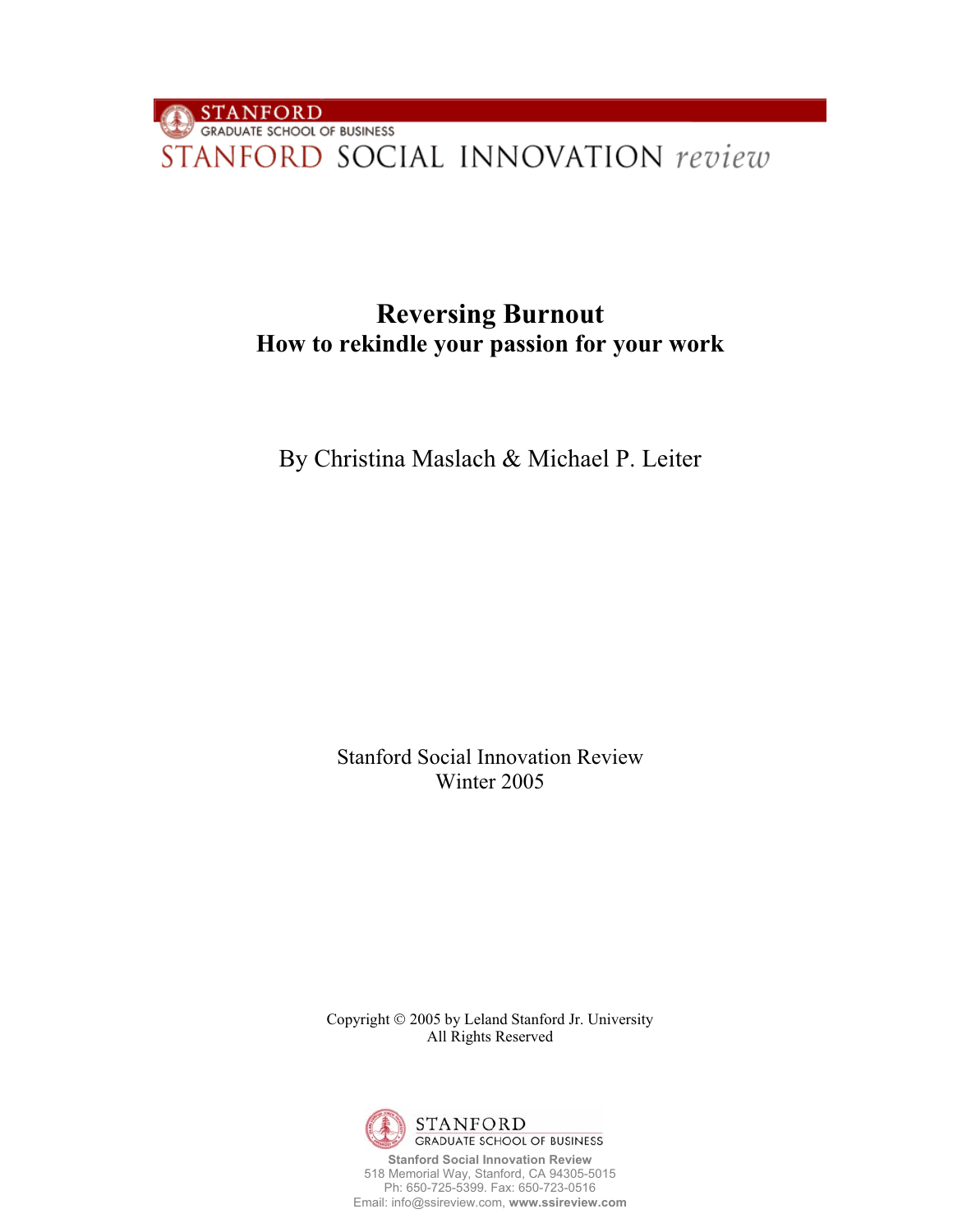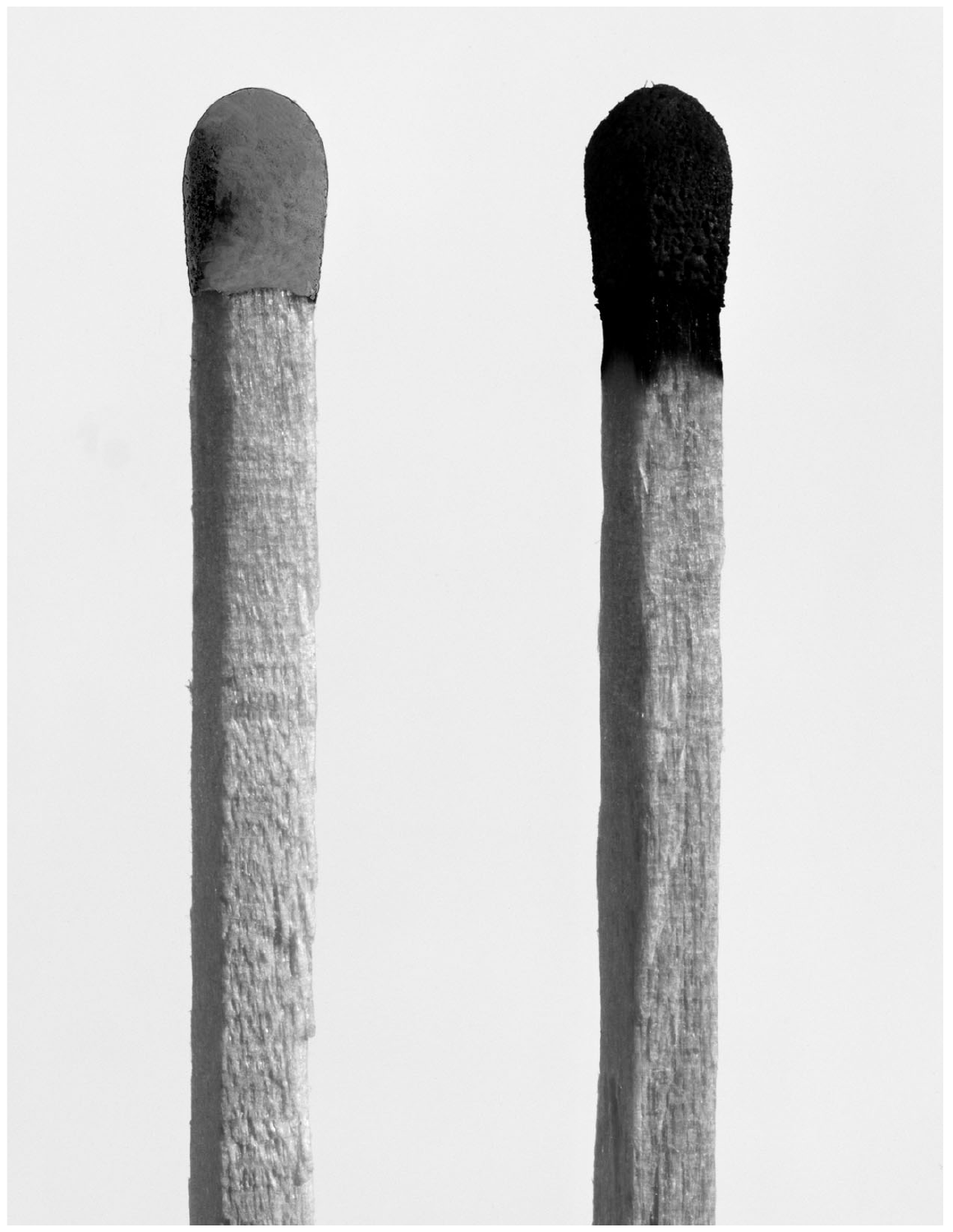# **REVERSING BURNOUT How to rekindle your passion for your work**

MARK<sup>1</sup> IS EXHAUSTED. AS A COMMITTED ENVIRONmental activist, he logs hundreds of pro bono hours every year organizing rallies, circulating petitions, raising funds, lobbying legislators, and campaigning for like-minded politicians. And that's not even his day job; Mark is also pursuing a full-time career to pay the bills.

"I'm feeling totally overwhelmed by the immensity of the problems we face," he says, "but I keep pushing myself. It's like an anorexic getting thin. When you're an activist, you're never working hard enough."

Lately, though, Mark's passion has been increasingly tainted with bitterness. "I sometimes look at the stuff I have to do and I get angry," he says. "Like, why doesn't somebody else do some of it? Why is it just *me*?" Mark is also disturbed to find himself muttering, "Oh, a pox on them" when he thinks about the communities he is trying to help. "They don't want to save themselves," he continues, "so why should I go out of my way?"

Susan is also bitter. After five years as an emergency department physician at St. Joseph Hospital, she still feels left out of the tight-knit team of ER staff. "I need to be included in discussions about patients, diagnoses, and interventions," she says, "and I need a meaningful voice in decisions on medical practice in this ER." Yet neither is happening.

The other doctors – all men – have extended their circle to include the ER nurses and assistants. But they don't seem to know what to do with Susan. Instead of treating her as their equal, they make important decisions without consulting her, disrespecting her status and abilities.

In turn, Susan doesn't know what to do with her male colleagues. "I can't get into the flirty banter that goes on between the male doctors and nurses," says Susan. "That isn't the way I operate, and it doesn't go with my responsibilities as a doctor."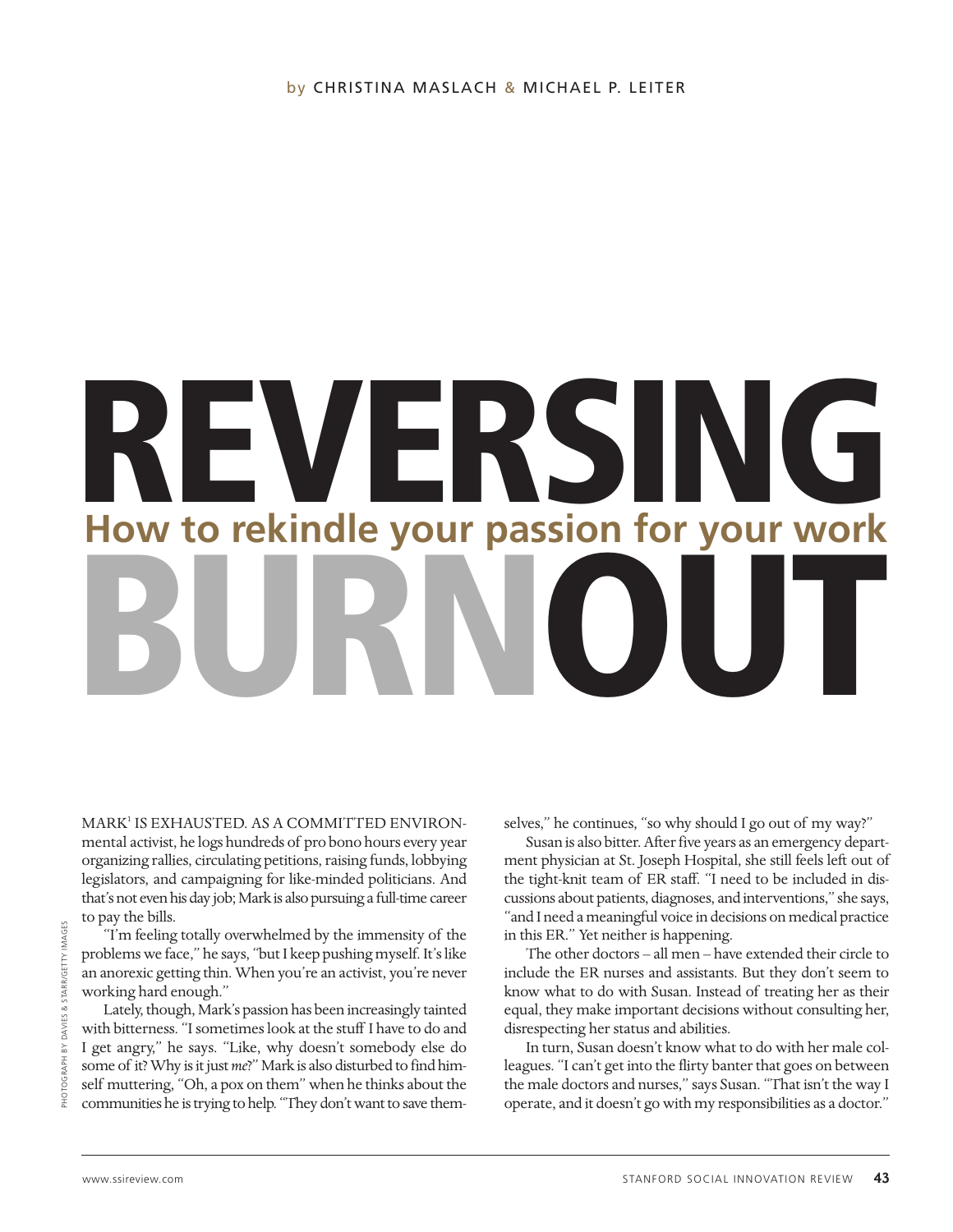And so recently, Susan finds that the usual aches and pains of a long day's work are now paired with a deeper, more troubling feeling: She just doesn't care about what she is doing. This dullness of heart scares Susan. If she can't count on her sensitivity to patients, she can't be confident of her work.

Both Mark and Susan are suffering from burnout. Far more than feeling blue or having a bad day, burnout is a chronic problem.

Burned-out people often feel exhausted and overwhelmed like Mark, self-doubting and anxious like Susan, and bitter and cynical like both of them.

Burnout reflects an uneasy relationship between people and their work. Like relationship problems between two people, those between people and their work usually indicate a bad fit between the two, rather than *just* individual weaknesses, or *just* evil workplaces. And so reversing burnout requires focusing on both individuals and their organizations to bring them back into sync with each other.<sup>2</sup>

Beating burnout is not just a matter of reducing the number of negatives. Indeed, sometimes there is not a lot you can do about the negative aspects of work. Instead, it is often more useful to think about increasing the number of positives, and of building the opposite of burnout, engagement. When burnout is counteracted with engagement, exhaustion is replaced with enthusiasm, bitterness with compassion, and anxiety with efficacy.

#### **The Six Areas of Burnout**

How do individuals and organizations move from burnout to engagement? How do they make sense of what's going wrong, and figure out how to make things right? Our surveys and interviews of more than 10,000 people across a wide range of organizations in several different countries have revealed that most person-job mismatches fall into six categories: workload (too much work, not enough resources); control (micromanage-

**CHRISTINA MASLACH** *is a professor of psychology and the vice provost for undergraduate education at the University of California, Berkeley. She has conducted research in social and health psychology, and is best known as a pioneering researcher on job burnout and as the author of the widely used Maslach Burnout Inventory (MBI).*

**MICHAEL P. LEITER** *is a professor of psychology at Acadia University in Canada and director of the Centre for Organizational Research & Development, which applies high-quality research methods to human resource issues that confront organizations. He holds the Canada Research Chair in Occupational Health and Wellness at Acadia University.*

**"It's like an anorexic getting thin. When you're an activist, you're never working hard enough."** 



ment, lack of influence, accountability without power); reward (not enough pay, acknowledgment, or satisfaction); community (isolation, conflict, disrespect); fairness (discrimination, favoritism); and values (ethical conflicts, meaningless tasks).<sup>3</sup>

We originally developed this six-category framework as a way of organizing the vast research literature on burnout. Our subsequent work then showed that both individuals and organizations could use the framework to diagnose which categories are especially troublesome for them, and then to design interventions that target these problem areas.<sup>4</sup> The six-area framework has now been incorporated into assessment programs for organizations<sup>5</sup> and for individuals.<sup>6</sup> (See sidebar on p. 48 for more about the individual assessment.)

To fix burnout, individuals and organizations must first identify the areas in which their mismatches lie, and then tailor solutions to improve the fit within each area. In Mark's case, his core problem is work overload. Workers in the nonprofit sector are distinctly vulnerable to work overload for two reasons. First, nonprofit organizations may often have fewer resources than organizations in other sectors, leaving workers with too little time and too few tools with which to handle their workload. Second, nonprofit employees have high expectations and are attempting to solve truly monumental problems. Their idealism can lead them to overextend themselves and take on too much.

Mark is also experiencing an imbalance in the area of values. Although workers in the nonprofit sector may not face the same ethical dilemmas that many workers in for-profit companies do, they often feel value conflicts of a different sort: between the loftiness of their ideals and the realities of their day-to-day work. This is what is going on with Mark, who often feels so bogged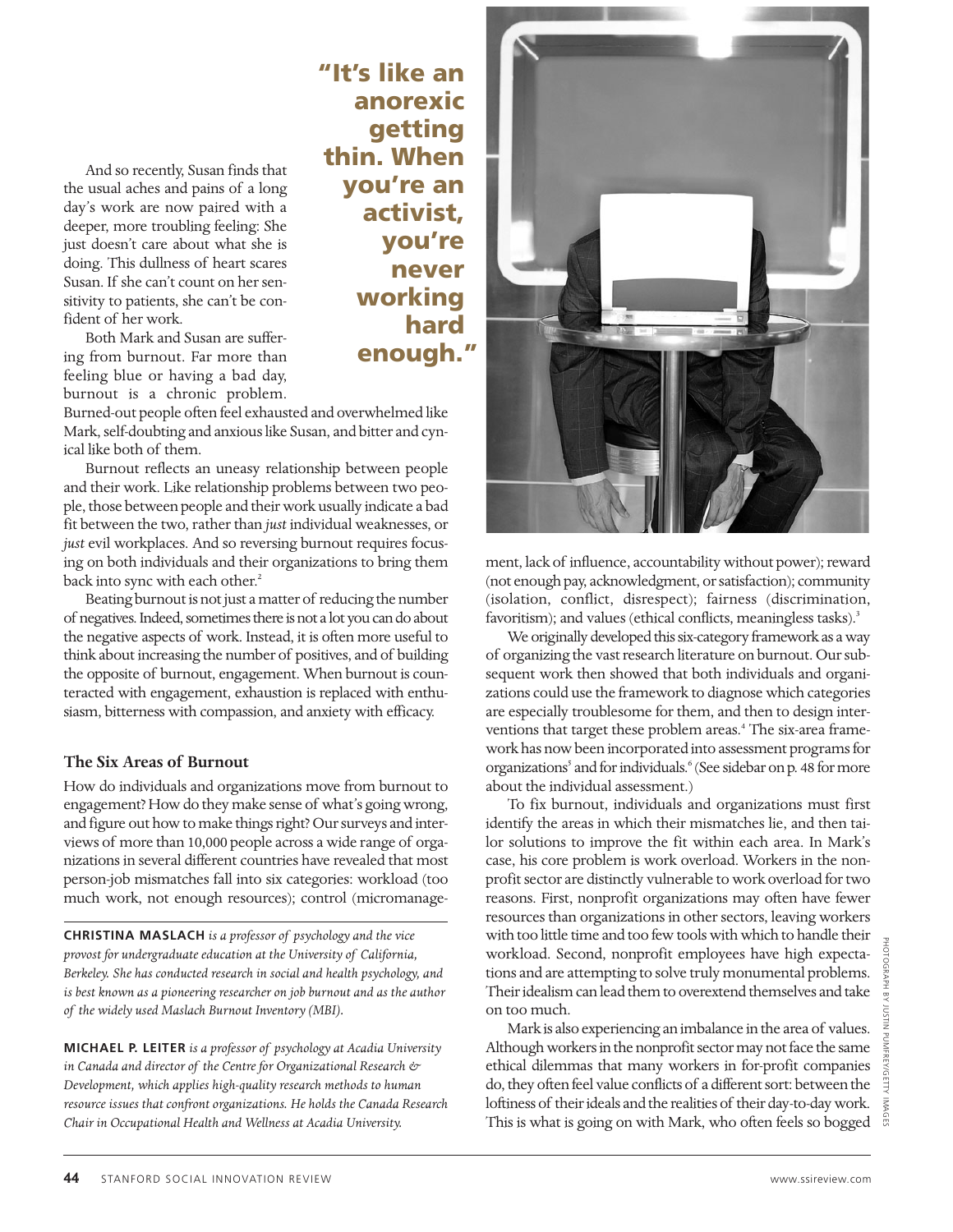## **Burnout in a Crisis How Katrina relief workers are faring**

In the wake of Hurricane Katrina,<br>Jan Wawrzyniak worked 15 hour<br>a day for seven days straight,<br>answering calls from people who<br>were stranded or searching for<br>relatives. Calls from New Orleans to 2n the wake of Hurricane Katrina, Jan Wawrzyniak worked 15 hours a day for seven days straight, answering calls from people who were stranded or searching for 1-1, the nationwide human services referral phone line, were being forwarded to her United Way office in Monroe, La. She was suddenly catapulted from administrator to crisis operator, fielding hundreds of urgent requests for shelter, supplies, food, and funds. "I was sleeping three hours a night and eventually had a meltdown. I just couldn't stop crying," Wawrzyniak says.

She was suffering from the kind of burnout that many people working in intense and prolonged disaster situations face. For her and thousands of other relief workers in the Katrina effort, workload and control issues (see main article) packed the hardest punch. Too many problems to handle in too short a time – with inadequate resources and hand-tying bureaucracies – made things rough for professionals and volunteers alike.

"Before we expanded to a 50-person station, it was chaos," says Wawrzyniak of the Monroe outpost, which has fielded about 56,000 Katrina calls. "People telephoned in dire straits, and you'd feel frantic trying to get them what they needed – only to realize it wasn't working. One man said he was running out of diapers for his baby. He was considering breaking into the local Wal-Mart and leaving an IOU. It was heartbreaking."

Jack Slattery, a former Peace Corps volunteer, helped the Federal Emergency Management Agency (FEMA) set up a disaster recovery center in

Bogalusa, La., and worked with hurricane victims filing for financial assistance. "FEMA told us it would be emotionally draining, and it was," says Slattery. "So many needs and so few resources." After a month of working 12-hour days, he was ready to go home.

"One of the things that made the job challenging was FEMA itself," Slattery says. "Orders came from above, military style, and there was an unwillingness to move the most urgent requests up the system." Slattery also says that FEMA's rules governing which Katrina victims received \$2,000 aid grants seemed capricious, and frequently neglected the poorest and neediest. "It was frustrating to work in such an environment," he says.

Slattery personally coped by taking morning walks, waking up every day at 6 a.m. "It helped me release stress," he says. He also vented his emotions to his wife and other workers.

Wawrzyniak's 2-1-1 operation instituted rotating schedules so that everyone could take at least one day a week off. The center also made crisis counselors available to workers on every shift.

Such techniques are recommended by the American Psychological Association, which regularly provides mental health workers to the American Red Cross for disaster relief efforts. "The Red Cross approach used to be: Work until the job gets done," says Richard Heaps, a psychologist who helped organize counseling services for Katrina victims in September. "Giving workers periods of rest to recover their energies makes them better able to serve others," he says.

Or, as flight attendants say, put the mask on your own face before attempting to assist others.

–*Marguerite Rigoglioso*



*Where to start? Hurricane relief workers find coping with disaster overwhelming without care for themselves.*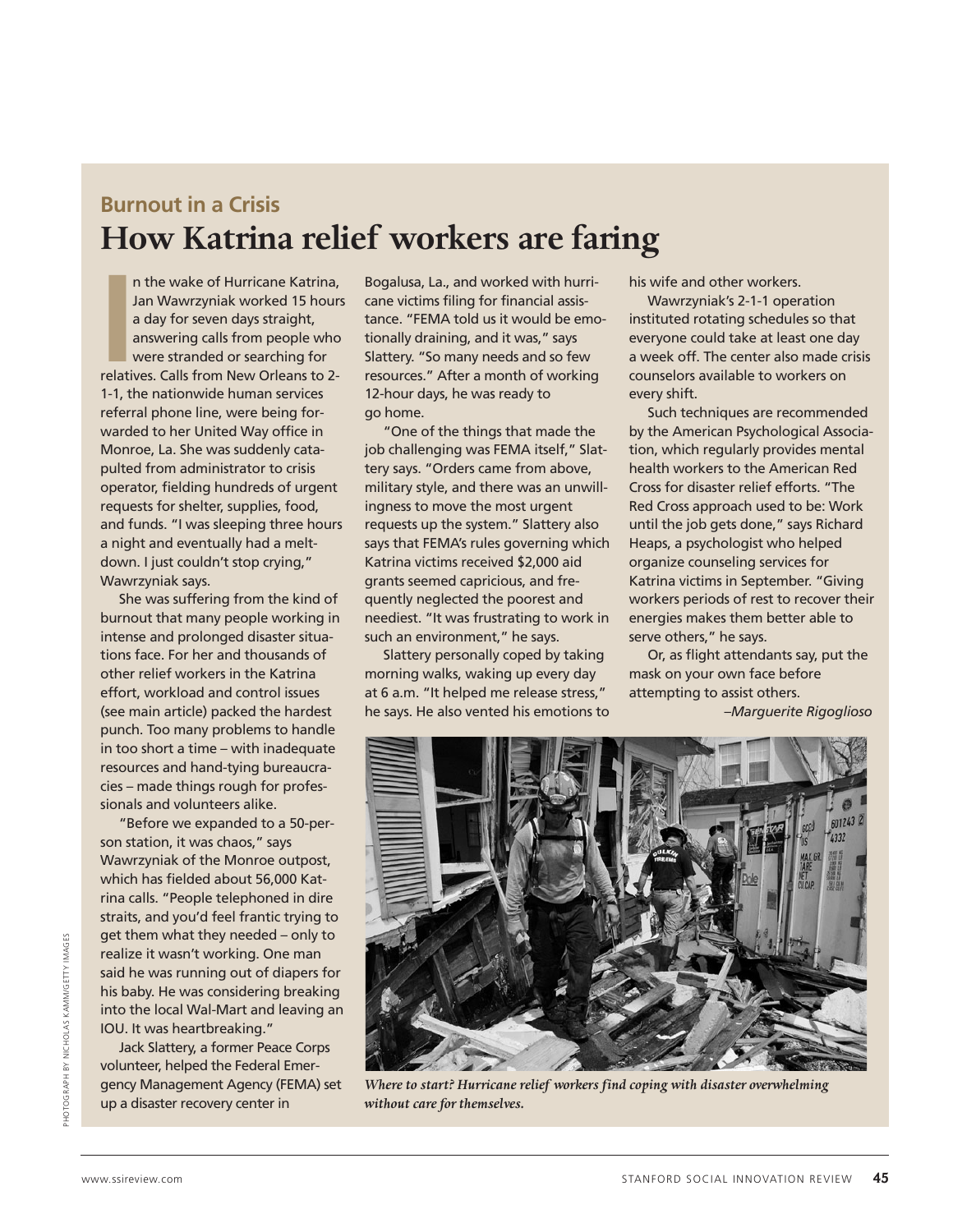# **An Organizational Approach to Healing Burnout**

EVERAL YEARS AGO, THE BUSINESS AND<br>administrative services division of a large nonprofit<br>institution was facing serious troubles. Its talented<br>workforce had become demoralized and burned-<br>out, and no wonder. The organizati EVERAL YEARS AGO, THE BUSINESS AND administrative services division of a large nonprofit institution was facing serious troubles. Its talented workforce had become demoralized and burnedout, and no wonder. The organization's managehad trouble communicating with each other. Its 17 departments had become 17 silos, rarely collaborating. There were almost as many organizational strategies as there were staff members. And to top it all off, the organization lacked important resources.

The division's management decided to use our organizational checkup survey to measure burnout across the six areas. All employees were given the opportunity to fill out this probing questionnaire, which was locally retitled the "Let's Hear It! Survey." Ninety percent of the 1,100 staff replied with gusto, adding reams of free-form comments.

Administering the survey, we observed many telling moments. In a particularly troubled wing of the organization, six supervisors refused to take the survey as long as their common manager was in the room. About 70 staff took the survey in one of five languages other than English. (Oral translation was provided in Spanish, Cantonese, Laotian, Vietnamese, and Tagalog.) These staff members, for whom English was a second (or third) language, showed remarkable enthusiasm for the survey – the first time ever that they had been invited to communicate in the workplace in their native language.

The survey results showed that the biggest problem areas were fairness and values. For instance, the staff felt that favoritism guided promotions, and that a special bonus program was not actually based on merit. Employees from every frontline unit were formed into committees, charged with examining the survey results for their unit and with developing initiatives for change. One committee, for example, worked to develop a distinguished service award that would be judged as a fair way to reward people who had made exceptional contributions to the organization's goals. A year later, a second survey showed that these changes had led to successful improvements in all six areas, but especially the targeted ones of fairness and values.

*–Christina Maslach and Michael P. Leiter*

down in the details of organizing volunteers and coordinating actions that he loses sight of the larger goal of environmental preservation. His work no longer feels meaningful to him.

Mark also feels a lot of dissatisfaction in the area of rewards. No one goes into the nonprofit sector to get rich, but Mark expected to enjoy his activist activities more. He also expected more appreciation and praise from his colleagues and from the communities he serves.

In contrast, Susan's core problem is in the area of community.7 In her work setting, she is excluded from her colleagues' circle of support, and she spends a lot of time feeling isolated and lonely. Being left out of the loop introduces a second mismatch for Susan, this time in the area of control. By the time an issue appears on a meeting's formal agenda, the matter has already been settled in the informal conversations in which Susan could not participate. As a result, Susan does not feel that she has an adequate say in how she does her work.

As time wears on, Susan has begun to suspect that her lack of community and control at work are due to a third area of mismatch: fairness. She wonders whether the male doctors in the ER are discriminating against her because she is a woman. Because of this hint of injustice, Susan feels not only anxious and uncertain about how best to do her job, but also angry and hostile toward her colleagues.

#### **Two Paths to Engagement**

There are two paths to banishing burnout: the individual path, and the organizational path. Both Mark and Susan took individual approaches; they first identified the mismatches leading to their burnout, and then enlisted their colleagues and organizations in addressing those mismatches.<sup>8</sup>

An organizational approach, in contrast, starts with management first identifying mismatches that are commonly shared, and then connecting with individuals to narrow these personorganization gaps.9 The sidebar (left) describes how this organizational approach was used in a large organization. This strategy of working collaboratively on shared problems can be used in organizations of any size, even those nonprofits that are small and that have limited resources.

No matter the path to engagement, it is important to keep in mind that positive changes don't just happen. Instead, people must take action, and well-informed action, at that. Rather than assumptions and "best guesses" about what the problem is, the six-area diagnostic tool can help pinpoint it more accurately. Solutions that don't address the problem can be worse than no solutions at all.

For example, we recall attending a meeting of teachers for which the school superintendent had hired a motivational speaker to inspire them and help them deal with stress. As the speaker reeled off stories from his own days as an athletic coach, we watched the teachers sitting silently, their venom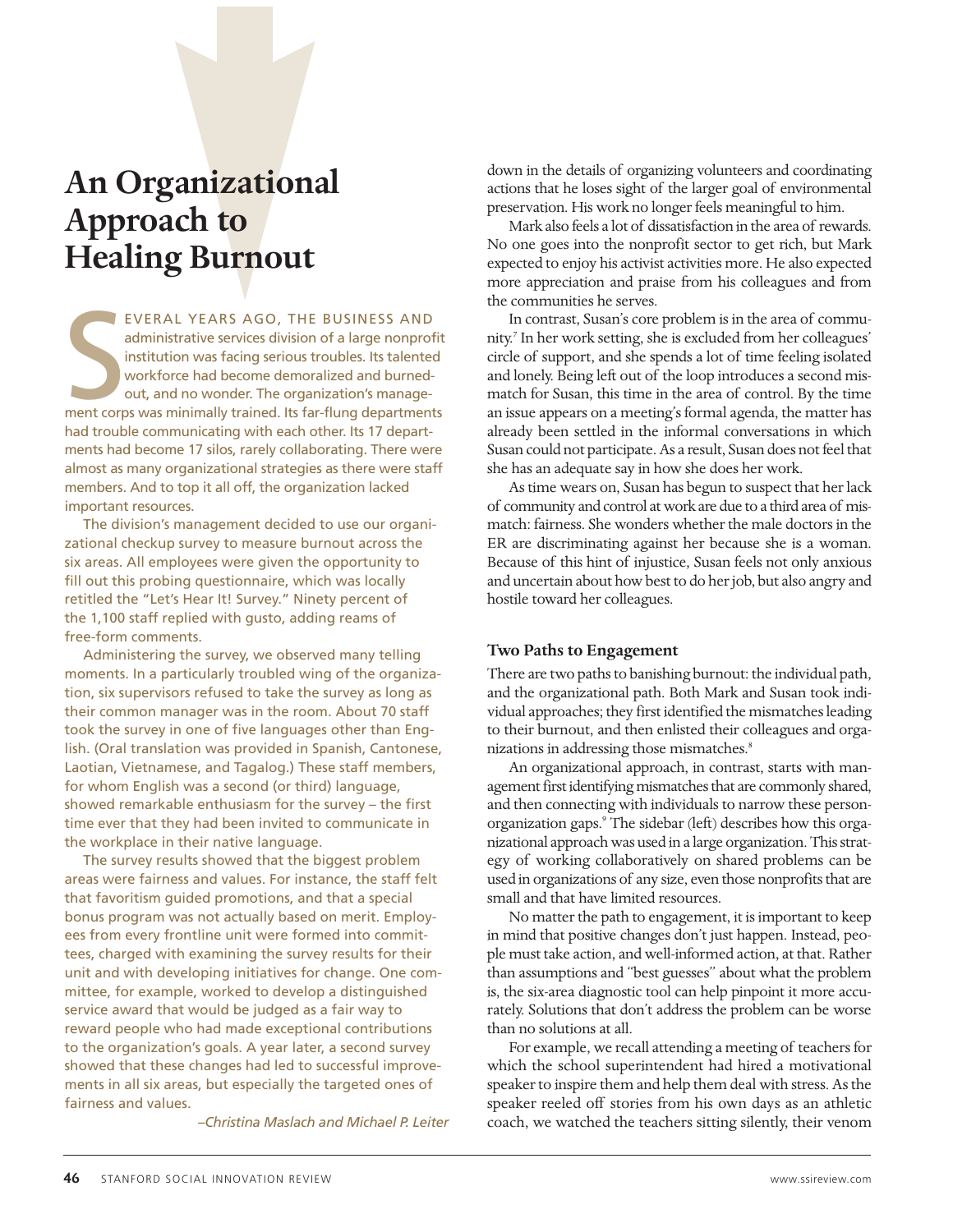rising with each minute. They did not lack motivation. Decent pay, adequate supplies, parents' support, a manageable workload, yes. But not motivation. The superintendent's well-meaning attempt to nip burnout in the bud only nurtured it.

#### **Lightening Mark's Load**

Having identified workload as his main relationship problem with his work, Mark is finding ways to relax during strenuous times. He now takes regular breaks in which he gets away from the job, either physically (e.g., by jogging around the neighborhood) or mentally (e.g., by reading a book that has nothing to do with his activist interests). Even more effective for him are temporary changes in work, in which he "downshifts" to some less demanding task (e.g., taking care of routine paperwork, sweeping the floor) before returning to the more challenging jobs.

Another critical discovery for Mark is that he really didn't have to be the center of his activist universe. Instead of being the lone person who does everything, he is learning to delegate tasks, to train others to do what he did, and to get them to share the responsibility. "Now I don't struggle against the feeling of burnout," he says. "I'll say to myself: 'Oh, I'm burned out, I'll just sit here for a while. Let somebody else do it.' And you know what? Somebody else does."

Mark's new perspective on his place in his activist organization reflects the wisdom of an older colleague who told him: "When I was younger, I was convinced that I needed to drive myself every single minute. Now I feel that I can go to the sauna, and I'll still hate imperialism in an hour and a half. And that's helped me to stay an activist."

By addressing his workload problem, Mark has simultaneously improved the fit between him and his activist work on the dimension of value. To relieve stress, he took several long hikes in the wilderness, which renewed his feelings of awe at the beauty of nature – feelings that fueled his commitment to environmental activism in the first place. "I felt in love. It was a passion I hadn't felt in a long time. There was very little burnout. Instead there was a craving."

#### **Building Susan's Community**

After zeroing in on community as her primary area of self-work mismatch, Susan first took a few minutes at the start of her next



### **"It's not just about working with the patients. It's also about taking on colleagues and relationships to make sure you're included and respected."**

shift to talk with Tom, one of the most approachable of the doctors. Tom told Susan that he was amazed that she could feel left out, and assured her that no one intended to exclude her. Susan didn't quite buy Tom's assurances, but nevertheless replied that she was pleased to hear this, because she certainly didn't want to go through the complicated, time-consuming, and awkward process of making a formal complaint. She was confident that before too long, the ER doctors' clique would know all about their conversation.

Susan took the second step toward narrowing the gap between her expectations and her work reality at the next meeting of the ER medical staff. She told the staff that she was feeling left out of important decisions, and requested that they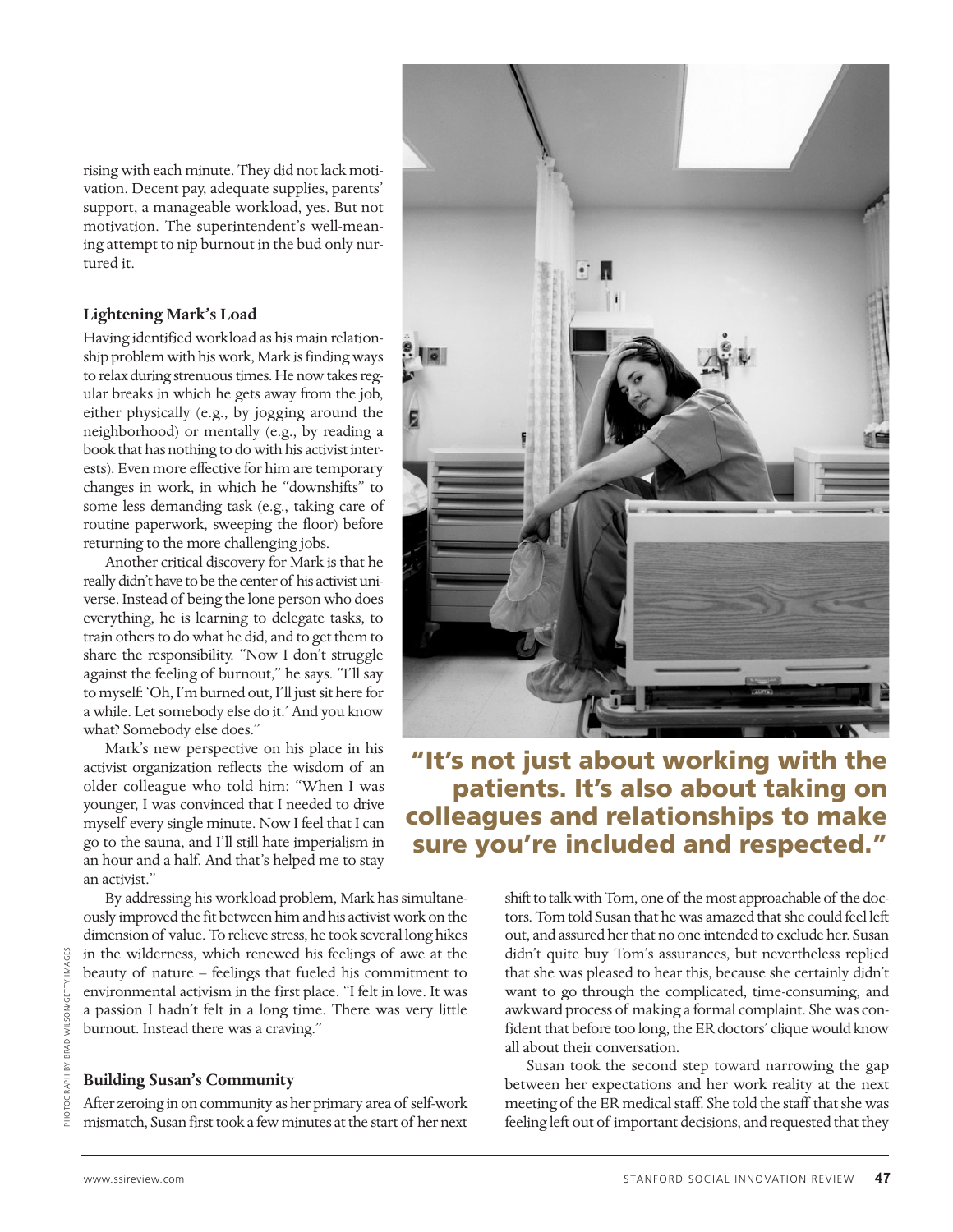include her in all discussions about clinical matters and hospital issues during her shift. There were a few furtive glances, but overall most people nodded and said, "Of course."

With Tom and a few other doctors, Susan has smoothly moved into relaxed conversations. She refers to her feelings of burnout only within the context of working on better ways of working together. With the other doctors, it has been more of an uphill battle, but is still an improvement over silence. Since Susan took her complaints to her colleagues, there have been a lot fewer surprises at medical staff meetings, making Susan feel like she has more say in her work environment. She also now

realizes that the doctors' previous exclusive patterns were more a matter of thoughtlessness than a concerted campaign to exclude her – thereby assuaging her fears of sexism.

Feeling that she is part of a community, respected, and in control is giving Susan a renewed enthusiasm for her work. The end of the shift brings the same familiar pattern of aches and pains from the hours on her feet. But the dullness of feeling is now rare.

"Looking back now, I'm shocked to think of how close I was to losing my connection to the work that I love and that I do very well," she says. "It's not just about working with the patients. It's taking on colleagues and relationships to make

# **Quick Burnout Assessment**

To give an idea of how we assess burnout, here are a few items from our book, "Banishing Burnout: Six Strategies for Improving Your Relationship With Work." Please note, however, that this is not a complete survey.

For each item, think about how your current work matches up with your personal preferences, work patterns, and aspirations.

|                                                                 | <b>Just Right</b> | <b>Mismatch</b> | <b>Major Mismatch</b> |
|-----------------------------------------------------------------|-------------------|-----------------|-----------------------|
| <b>Workload</b>                                                 |                   |                 |                       |
| The amount of work to complete in a day                         |                   |                 |                       |
| The frequency of surprising, unexpected events                  |                   |                 |                       |
| Control                                                         |                   |                 |                       |
| My participation in decisions that affect my work               |                   |                 |                       |
| The quality of leadership from upper management                 |                   |                 |                       |
| <b>Reward</b>                                                   |                   |                 |                       |
| Recognition for achievements from my supervisor                 |                   |                 |                       |
| Opportunities for bonuses or raises                             |                   |                 |                       |
| <b>Community</b>                                                |                   |                 |                       |
| The frequency of supportive interactions at work                |                   |                 |                       |
| The closeness of personal friendships at work                   |                   |                 |                       |
| <b>Fairness</b>                                                 |                   |                 |                       |
| Management's dedication to giving everyone equal consideration  |                   |                 |                       |
| Clear and open procedures for allocating rewards and promotions |                   |                 |                       |
| <b>Values</b>                                                   |                   |                 |                       |
| The potential of my work to contribute to the larger community  |                   |                 |                       |
| My confidence that the organization's mission is meaningful     |                   |                 |                       |

• If everything is a match, you have found an excellent setting for your work

• A few mismatches are not very surprising. People are usually willing and able to tolerate them

• A lot of mismatches, and especially major mismatches in areas that are very important to you, are signs of a potentially intolerable situation